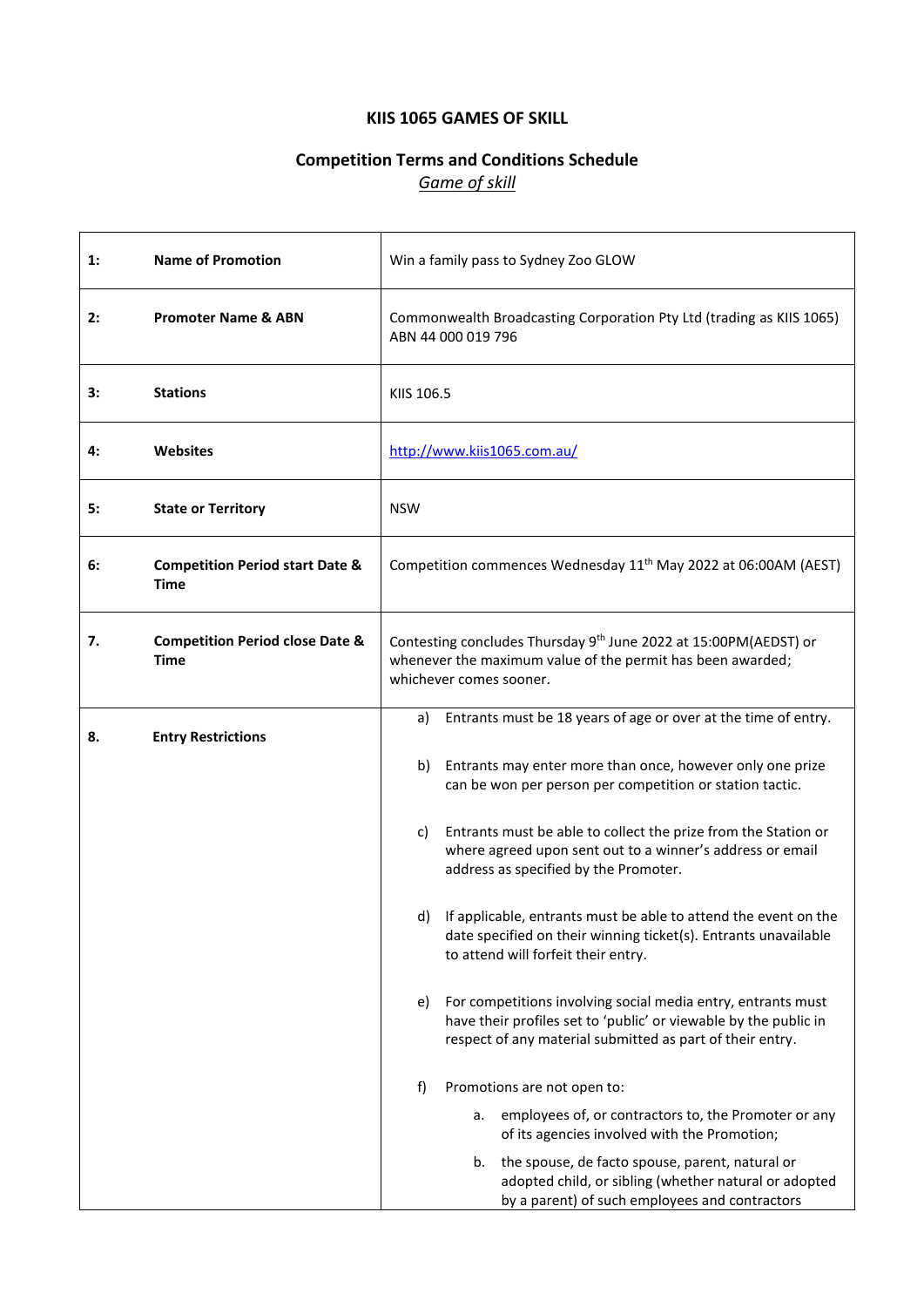|    |              |     |                      | (whether or not they live in the same household);                                                                                                                                                                                                                                                                                                                                                                                              |
|----|--------------|-----|----------------------|------------------------------------------------------------------------------------------------------------------------------------------------------------------------------------------------------------------------------------------------------------------------------------------------------------------------------------------------------------------------------------------------------------------------------------------------|
|    |              |     |                      | any person who is discovered to have used or<br>c.<br>attempted to use any more than one name in order to<br>qualify to win any Promotion run by the Promoter<br>except in the case of a legal change of name;                                                                                                                                                                                                                                 |
|    |              |     |                      | d.<br>any person where that person or anyone from the<br>same family or household has won a prize or prizes<br>from the Promoter on the radio station or on any<br>station owned or controlled by the Australian Radio<br>Network valued either individually or collectively at<br>more than \$500 in the 30 days prior to the<br>commencement of the Promotion, or \$20,000 in the 6<br>months prior to the commencement of the<br>Promotion. |
|    |              | g)  |                      | Entrants who provide incorrect, misleading or fraudulent<br>information are ineligible in the promotion and all entries of an<br>entrant who is deemed by the Promoter to have provided<br>incorrect or misleading information may, at the discretion of<br>the Promoter be deemed invalid.                                                                                                                                                    |
|    |              | h)  |                      | Entrants must not have any prior criminal convictions, AVOs or<br>Police records and the Promoter reserves the right to<br>terminate their involvement with the Entrant if this if found to<br>be in breach at any time throughout the contesting period.                                                                                                                                                                                      |
|    |              | i)  |                      | Entrants acknowledge that they must be contactable by the<br>Promoter in order to be successful. Entrants unable to be<br>contacted in accordance with these terms for any reason will<br>forfeit their prize / opportunity.                                                                                                                                                                                                                   |
| 9. | How to enter |     | <b>Online entry:</b> |                                                                                                                                                                                                                                                                                                                                                                                                                                                |
|    |              |     |                      | (a) Participants must visit the Station Website during the Competition<br>Period and fully complete the online entry form, including by<br>providing their name, address, contact number and email address,<br>and answer the competition question, 'why do you want to<br>experience Sydney Zoo GLOW?' in 25 words or less.                                                                                                                   |
|    |              |     |                      | (b) Each entry submitted in the above specified competition period will<br>be individually reviewed by representatives of the Promoter.                                                                                                                                                                                                                                                                                                        |
|    |              | (c) |                      | The Promoter will select five [5] winners that it believes, based on<br>valid registrations received:                                                                                                                                                                                                                                                                                                                                          |
|    |              |     | а.<br>b.             | meet the entry restrictions<br>have an appeal for radio;                                                                                                                                                                                                                                                                                                                                                                                       |
|    |              |     | c.                   | are consistent with the Station's style of irreverence and<br>humour;                                                                                                                                                                                                                                                                                                                                                                          |
|    |              |     | d.                   | personality, authenticity, uniqueness, heartwarming etc;<br>and                                                                                                                                                                                                                                                                                                                                                                                |
|    |              |     | e.                   | suitability for the promotion, including for example                                                                                                                                                                                                                                                                                                                                                                                           |
|    |              |     |                      | competitiveness.                                                                                                                                                                                                                                                                                                                                                                                                                               |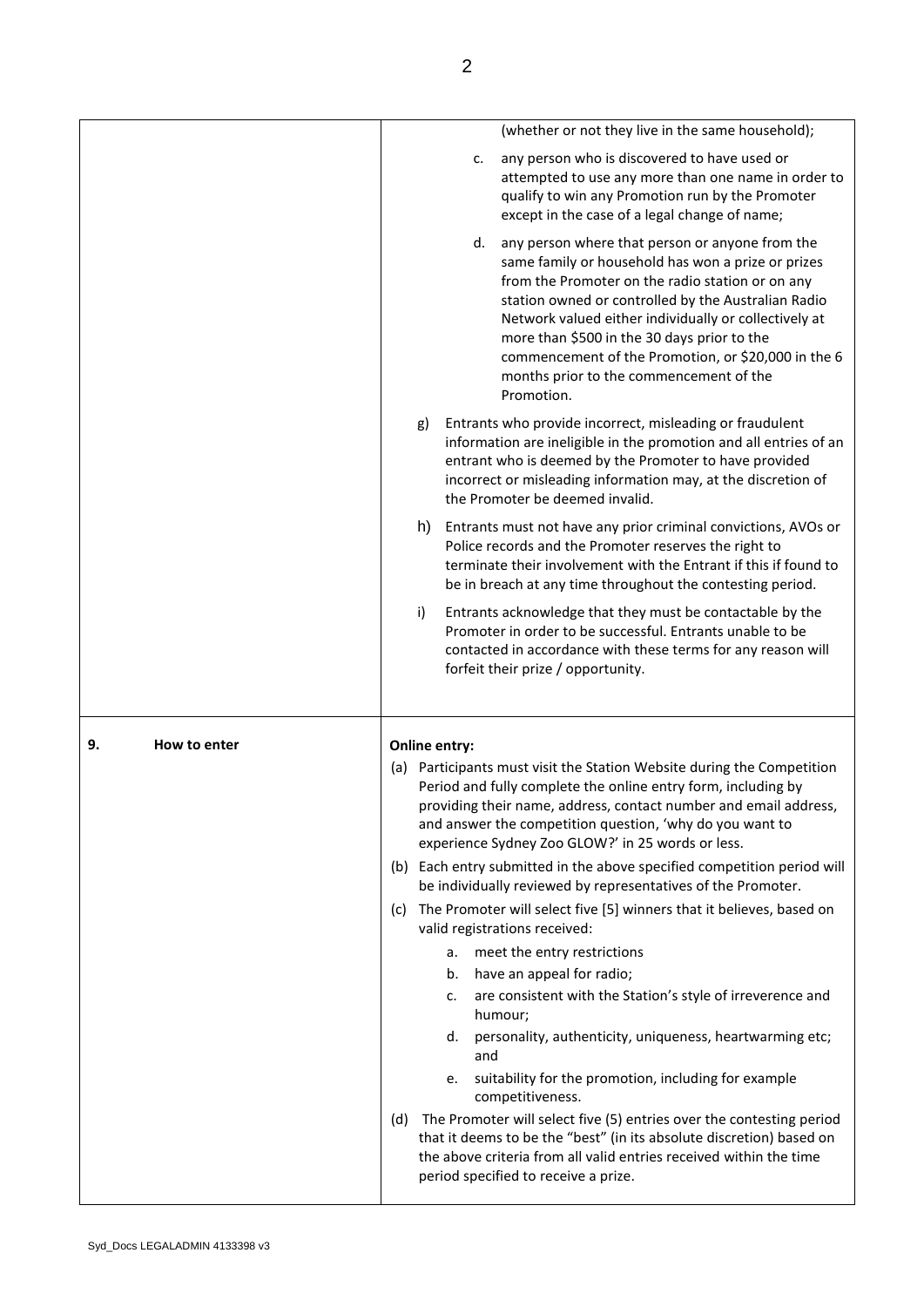|     |                              | (e) The entries deemed the "best" will be awarded the prize.                                                                                                                                                                                                                                                                                                                                                                                                                                                                                                                                                                                                                                                                                                                                      |
|-----|------------------------------|---------------------------------------------------------------------------------------------------------------------------------------------------------------------------------------------------------------------------------------------------------------------------------------------------------------------------------------------------------------------------------------------------------------------------------------------------------------------------------------------------------------------------------------------------------------------------------------------------------------------------------------------------------------------------------------------------------------------------------------------------------------------------------------------------|
|     |                              | The Station may use the entrants and their stories live on air in<br>(f)<br>connection with the Promotion over the specified Competition<br>Period. For example, the Promoter in its absolute discretion may<br>invite entrants to air to talk about their entry. If an entrant is<br>invited to speak on air this does not deem him/her as a winner. The<br>Promoter in its absolute discretion has the right to share entrants'<br>stories online and via its social media platforms.<br>The Station may contact entrants to ask further questions about<br>(g)<br>their entry. If entrants receive a call or are put to air this does not<br>mean that they are the deemed winner.<br>(h) The Promoter reserves the right in its absolute discretion to refrain<br>from broadcasting any call. |
|     |                              |                                                                                                                                                                                                                                                                                                                                                                                                                                                                                                                                                                                                                                                                                                                                                                                                   |
| 10. | <b>Limitation on entries</b> | Entrants may enter as many times as they like.                                                                                                                                                                                                                                                                                                                                                                                                                                                                                                                                                                                                                                                                                                                                                    |
|     |                              | However, once the prize threshold of \$500 or more is won (through<br>singular or multiple prizes available through Australian Radio Network),<br>a 30 day stand down period will come into place.                                                                                                                                                                                                                                                                                                                                                                                                                                                                                                                                                                                                |
|     |                              | Any person where that person or anyone from the same family or<br>household has won a prize or prizes from the Promoter on the radio<br>station (or on any station owned or controlled by the Australian Radio<br>Network) valued either individually, or collectively at more than \$500 in<br>the 30 days prior to the commencement of the Promotion, or \$20,000<br>in the 6 months prior to the commencement of the Promotion.                                                                                                                                                                                                                                                                                                                                                                |
| 11. | <b>Challenge Details</b>     | N/A                                                                                                                                                                                                                                                                                                                                                                                                                                                                                                                                                                                                                                                                                                                                                                                               |
| 12. | <b>Judging Criteria</b>      | After the close of entries, each valid entry will be individually judged (by<br>representatives of the Promoter) based on, among other things,<br>creativity, humour, suitability and relevance.                                                                                                                                                                                                                                                                                                                                                                                                                                                                                                                                                                                                  |
|     |                              | Entries will be judged on Thursday 9 <sup>th</sup> June 2022 at 15:30PM (AEST) at<br>KIIS 1065, 3 Byfield Street, Macquarie Park, NSW, 2113.                                                                                                                                                                                                                                                                                                                                                                                                                                                                                                                                                                                                                                                      |
|     |                              | The Promoter's decision is final and no correspondence will be entered<br>into                                                                                                                                                                                                                                                                                                                                                                                                                                                                                                                                                                                                                                                                                                                    |
| 13: | <b>Prize Details</b>         | There is up to five (5) prizes to be won for up to five (5) winners.                                                                                                                                                                                                                                                                                                                                                                                                                                                                                                                                                                                                                                                                                                                              |
|     |                              | Each winner will receive:                                                                                                                                                                                                                                                                                                                                                                                                                                                                                                                                                                                                                                                                                                                                                                         |
|     |                              | 1x family pass (2x adults, 2x children) to Sydney Zoo GLOW<br>Event; and                                                                                                                                                                                                                                                                                                                                                                                                                                                                                                                                                                                                                                                                                                                          |
|     |                              | 4x tickets to KIIS Eye ride.                                                                                                                                                                                                                                                                                                                                                                                                                                                                                                                                                                                                                                                                                                                                                                      |
|     |                              | If an entrant is deemed a winner, they will receive one (1) prize only.                                                                                                                                                                                                                                                                                                                                                                                                                                                                                                                                                                                                                                                                                                                           |
|     |                              | Prizes awarded are subject to availability and are at the complete<br>discretion of the Promoter.                                                                                                                                                                                                                                                                                                                                                                                                                                                                                                                                                                                                                                                                                                 |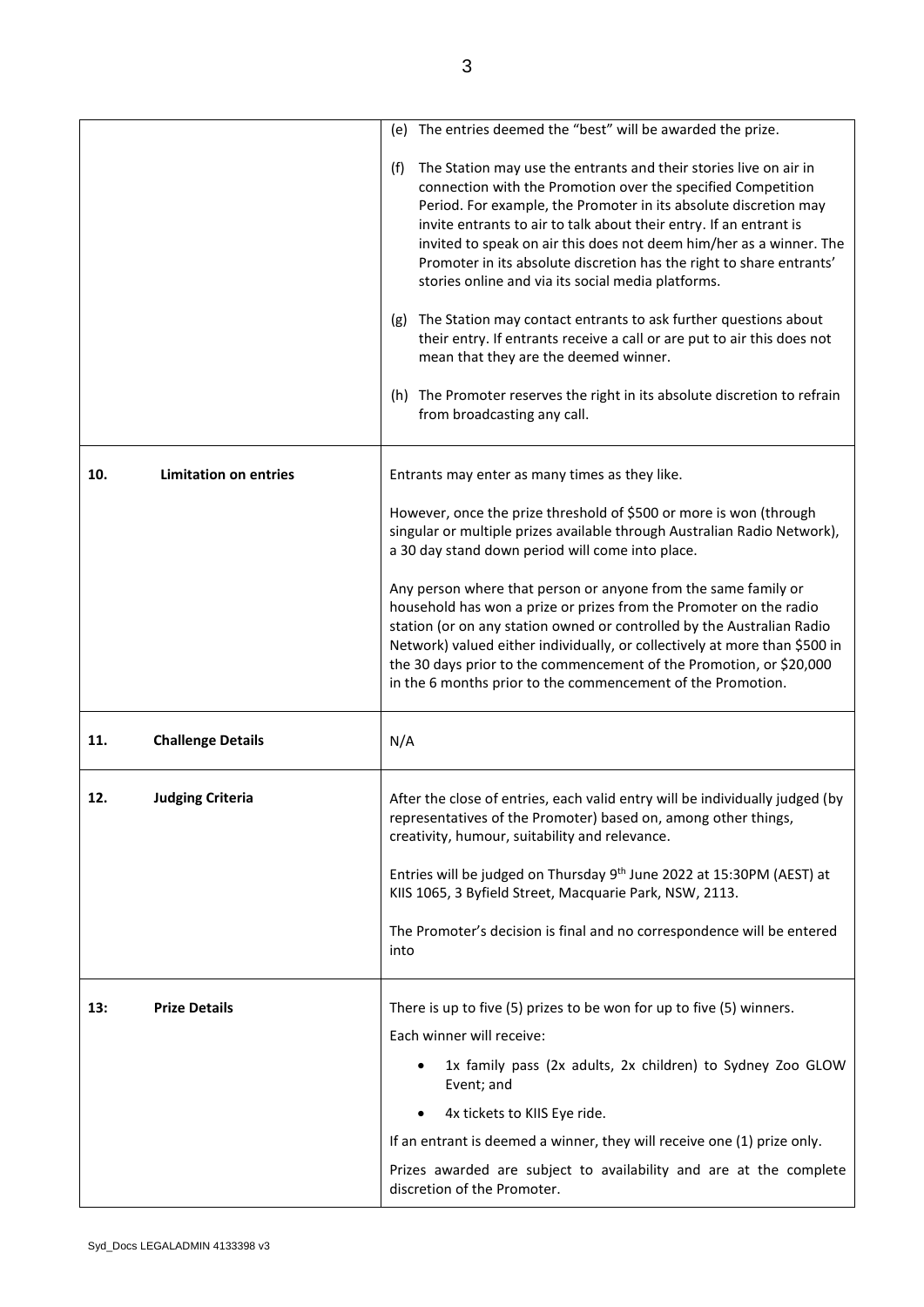|     |                                 | All prizes are non-transferrable. Any prize that is found to be for sale or<br>on-sold will be cancelled and will not be reissued.                                                                                                                                                                                                                                                   |
|-----|---------------------------------|--------------------------------------------------------------------------------------------------------------------------------------------------------------------------------------------------------------------------------------------------------------------------------------------------------------------------------------------------------------------------------------|
|     |                                 | No refund or exchange will be given for any prize.                                                                                                                                                                                                                                                                                                                                   |
| 14: | <b>Total Prize Value</b>        | Up to \$800.00 (inc GST).                                                                                                                                                                                                                                                                                                                                                            |
| 15: | <b>Winner Notification</b>      | Winners will be notified:<br>via email                                                                                                                                                                                                                                                                                                                                               |
|     |                                 | via telephone<br>$\blacksquare$                                                                                                                                                                                                                                                                                                                                                      |
| 16: | <b>Prize Claim and Delivery</b> | Prize must be claimed by Thursday 9th June 2022.                                                                                                                                                                                                                                                                                                                                     |
|     |                                 | Unless otherwise specified by the Promoter, prize/s will be delivered to<br>the winner's residential address via mail, email OR prize/s will be<br>available for collection by the winner from the Station (or by the<br>winner's parent/guardian if the winner is under 18 years of age).                                                                                           |
|     |                                 | Winners may be required to prove their identity and show evidence as<br>documented on their birth certificate, driver's licence or passport<br>before any prize is rewarded.                                                                                                                                                                                                         |
|     |                                 | The Promoter will not be liable for prizes that are damaged or lost in the<br>mail or not delivered to the winner due to external circumstances<br>outside of the Promoter's control. No compensation or replacement<br>prizes will be offered.                                                                                                                                      |
|     |                                 | The Station will contact the winner when their prize is ready for<br>collection.                                                                                                                                                                                                                                                                                                     |
| 17. | <b>Special conditions</b>       | General<br>The Promoter's decision is final and no correspondence will be entered<br>into regarding the award of any prize or the pronouncement of a winner<br>or winners (as applicable).                                                                                                                                                                                           |
|     |                                 | Prizes awarded are subject to availability and are at the complete<br>discretion of the Promoter.                                                                                                                                                                                                                                                                                    |
|     |                                 | Should any elements of the prize be changed, moved, cancelled or not<br>available for any unforeseen reason or for reasons outside of the<br>Promoter's control (including for example COVID-19), the Promoter<br>takes no responsibility and the Prize Winners will not be compensated.                                                                                             |
|     |                                 | Prior to acceptance of any prize, the Promoter may require the winner<br>to sign documents including a prize acceptance form, consent to<br>broadcast (such as an image or footage release), liability or publicity<br>waiver or indemnity form. Any winner that fails to sign any required<br>documentation as requested by the Promoter may be disqualified from<br>the promotion. |
|     |                                 | It may also be a condition of being a prize winner that winners be<br>available for on-air interviews and/or in-studio and/or on location<br>interviews, photos or videos as part of redeeming a prize.                                                                                                                                                                              |
|     |                                 | Should there be any technical malfunctions for any reason, the<br>Promoter has the option to extend the time period for giveaways                                                                                                                                                                                                                                                    |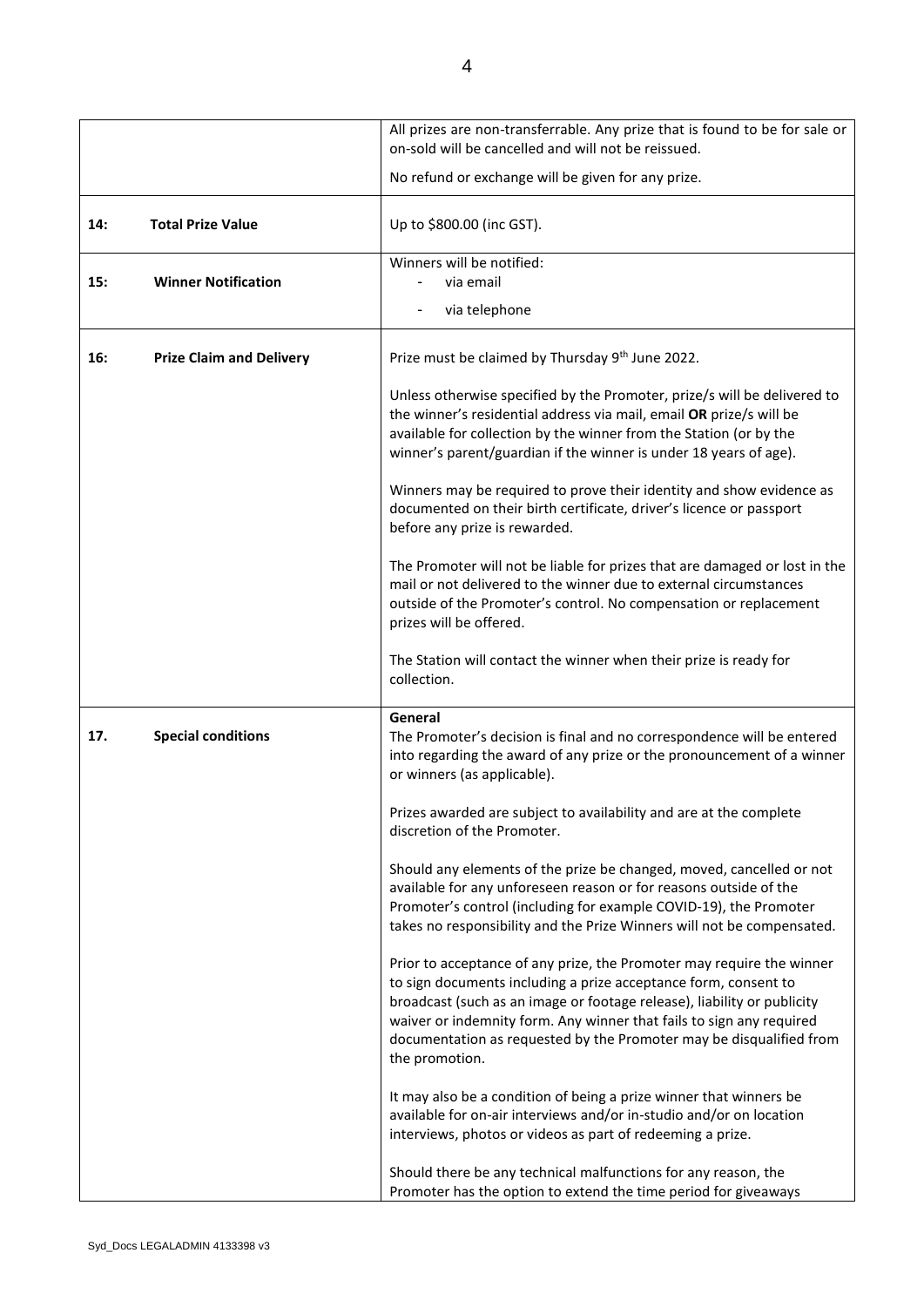and/or change the specified day. The Promoter will then stipulate on air the new end time of the competition. Where applicable, contestants may at the absolute discretion of the Promoter be awarded the prize off air. **Information collected** The Entrant acknowledges and agrees that their personal information will be collected for the purpose of administering the competition and arranging for the prize to be provided to the winning Entrants, and otherwise in accordance with the Promoter's privacy statement at [http://www.arn.com.au/about-us/privacy-policy/.](http://www.arn.com.au/about-us/privacy-policy/) **Contesting dates** Contesting dates for prize giveaways is at the absolute discretion of the Promoter. Should for any reason the contesting dates need to change (for example, due to talent being unavailable, technical difficulties with the phones or other equipment, and/or any changes to prize availability) the Promoter will communicate the date change on air, online and/or on social. The Promoter also has the option to extend the existing contesting day should it be required for any reason. **Promoter's right to request further information** The Promoter, in its sole and absolute discretion, may request for more information with respect to an entry. Contact by the Promoter or the Station does not mean that the entry is deemed the winner. **Promoter's right to exclude any entrant** The Promoter reserves the right to exclude any entrant in its absolute discretion, including should it deem an entrant to be unsuitable for participation in the promotion. **Photos/Videos/25 word answers and other material submitted as part of Entry**  By entering this competition, Entrants agree that: All photos, videos or other material submitted as part of their entry are owned by them; • Materials do not contain images or copyright materials of anyone else unless they have the express consent of that person(s); • Materials do not contain anything which is (as determined by the Promoter in its discretion) obscene, defamatory, discriminatory or otherwise inappropriate. For the avoidance of doubt, the Promoter reserves the right to invalidate any entry which does not meet the criteria above. **Phone calls** If an entrant's phone line drops out, or for any reason the entrant's answer is inaudible, or the announcers are unable to hear the entrant on the phone line, the Promoter (in its sole and absolute discretion) may decide to replace the selected entrant by randomly selecting another entrant who has called through to the Station. **Pre-record where the contesting segment cannot run live** Should the contesting segment not be able to run live, the Promoter will pre-record a segment with entrants from the list which will run on the pre-recorded show day. Any listener who is chosen to participate in a

pre-recorded segment will be made aware at the time of participating.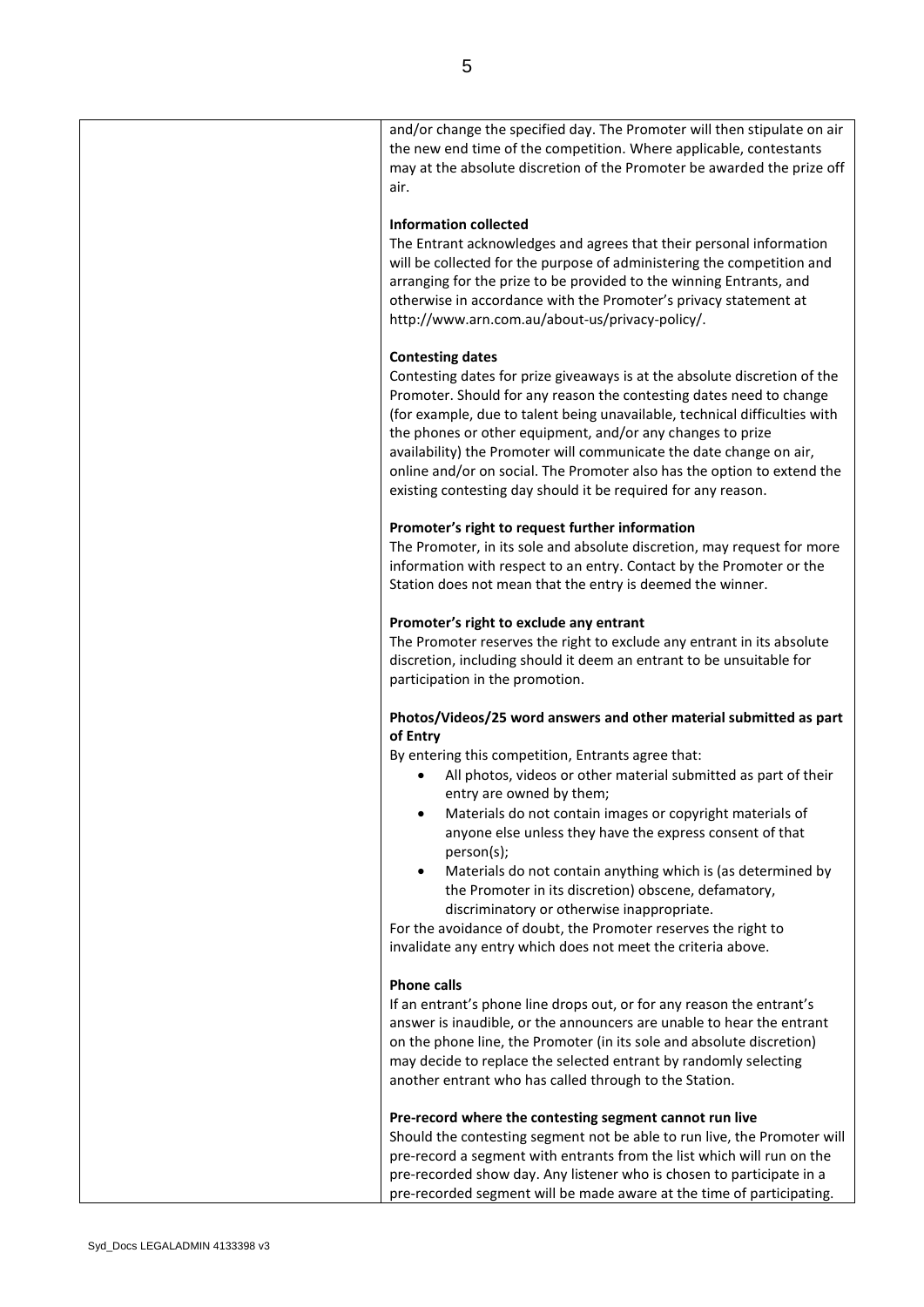| Anyone who takes part in a pre-recorded segment will have their minor<br>or major prizes awarded in accordance with a 'live' segment win.<br>Any listener who is chosen to participate in a pre-recorded segment<br>must not make any statement, announcement or comment to the<br>public or any media regarding their participation, without the express<br>prior approval of the Promoter.                                                                                                                                                                                               |
|--------------------------------------------------------------------------------------------------------------------------------------------------------------------------------------------------------------------------------------------------------------------------------------------------------------------------------------------------------------------------------------------------------------------------------------------------------------------------------------------------------------------------------------------------------------------------------------------|
| Consent to further contact by the Station<br>By entering this Promotion you agree that the Promoter or its related<br>entities can contact you for future promotions, including but not limited<br>to, using your details and broadcasting them on air and/or online.                                                                                                                                                                                                                                                                                                                      |
| The Promoter will only collect and use your details in accordance with<br>its Privacy Policy at http://www.arn.com.au/about-us/privacy-policy/                                                                                                                                                                                                                                                                                                                                                                                                                                             |
| Consent to broadcast participation in contest<br>By entering this competition, Entrants grant to the Promoter a<br>perpetual, non-exclusive, royalty free licence to use their name, image,<br>voice, likeness, biographic information or any other material that<br>identifies them, including any photographic, visual or sound recordings<br>of the same (collectively, Recordings), for the purposes of conducting<br>the competition and for marketing and promotional purposes. This<br>licence includes any social media material published in accordance with<br>the Competition.  |
| Indemnity<br>Contestants indemnify the Promoter and its related entities against any<br>claim, action, proceeding, loss or expense arising out of any liability for<br>claims by a third party, or any claims they may have, caused by or in<br>connection with their participation in the Competition or the<br>acceptance of any prize. The Promoter has no ongoing liability to the<br>entrant or their nominated person, for any reason whatsoever.                                                                                                                                    |
| <b>Events</b><br>Entrants must be able to attend the event on the specified<br>٠<br>date, or at a specific venue. Entrants unavailable to attend will<br>forfeit their entry.                                                                                                                                                                                                                                                                                                                                                                                                              |
| Once a winner has been allocated tickets to an event, they are<br>$\bullet$<br>ineligible to win any additional tickets to the same event.<br><b>Clues and hints</b><br>The Promoter reserves the right to provide hints and clues prior to the<br>contesting segment. Clues may be given away, without limitation, via<br>television, social networking sites and/or on the radio, at the absolute<br>discretion of the Promoter. Clues and hints may be also provided to the<br>contestant during the quiz. Clues and hints will be given at the complete<br>discretion of the Promoter. |

**The Australian Radio Network General Terms and Conditions as published on the Station Website and available from the Stations reception on request subject to such variations may be provided for in this Schedule.**

# **AUSTRALIAN RADIO NETWORK**

# **General Terms and Conditions for Promotions & Competitions**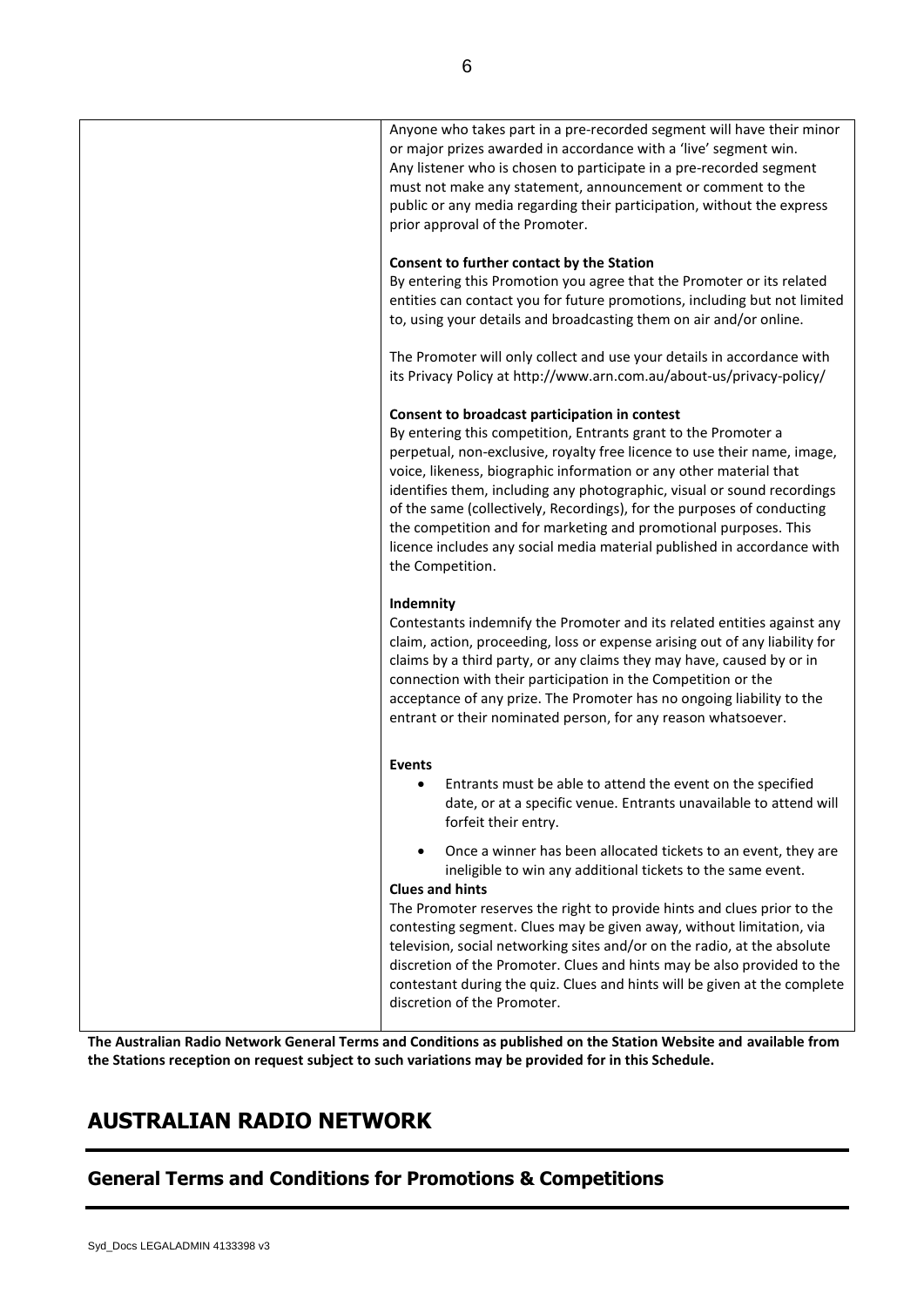The following document covers all promotions and competitions run by this radio station both On-Air & Online. There are sometimes additional Terms and Conditions applicable to certain competitions, these competition specific Terms can be found in the link under the relevant competition section contained on this site.

#### 1. **THIS DOCUMENT:**

- 1.1 The following General Terms & Conditions apply to all competitions, giveaways and promotions ("**Promotion/s**") run by this ("**Radio Station**").
- 1.2 In the event that a Competition Terms and Condition Schedule ("**Schedule**") has been published in respect of a Promotion then these General Terms and Conditions are subject to all terms and variations as are specified in the Schedule for the purposes of that Promotion.
- 1.3 The "**Promoter**" is the operating entity of the Radio Station unless otherwise specified in a Schedule for the Promotion.
- 1.4 These General Terms and Conditions and the terms and conditions of any applicable Schedule are collectively referred to as the "**Terms and Conditions**".

#### 2. **CONDITIONS OF ENTRY:**

2.1 By submitting an entry to a Promotion, the entrant acknowledges and agrees to be bound by the Terms and Conditions.

#### 3. **WHO MAY ENTER PROMOTIONS:**

- 3.1 Promotions are open to permanent residents in the State or Territory in which details of the Promotion are broadcast by the Radio Station unless otherwise specified in the Terms and Conditions.
- 3.2 Some Promotions will only be open to persons who are 18 years of age or older at the time of lodging their entry.
- 3.3 The Promoter may specify health, fitness or other requirements for entry if a Promotion requires any form of participation on the part of the entrant or other persons. Such requirements will be determined by the Promoter at its discretion with regard to the health and safety of all participants.
- 3.4 The Promoter may at its discretion withdraw or exclude any person from the Promotion or participation in any prize based on that person's health or medical history.
- 3.5 Unless otherwise stated in a Schedule for a Promotion, each entrant may only enter a Promotion once.
- 3.6 Entries can only be made in an individual's own name and in their own capacity and no entry can be made for or on behalf of any other person, venture or organisation.
- 3.7 Promotions are not open to:
	- (a) employees of, or contractors to, the Promoter or any of its agencies involved with the Promotion;
	- (b) the spouse, de facto spouse, parent, natural or adopted child, or sibling (whether natural or adopted by a parent) of such employees and contractors (whether or not they live in the same household);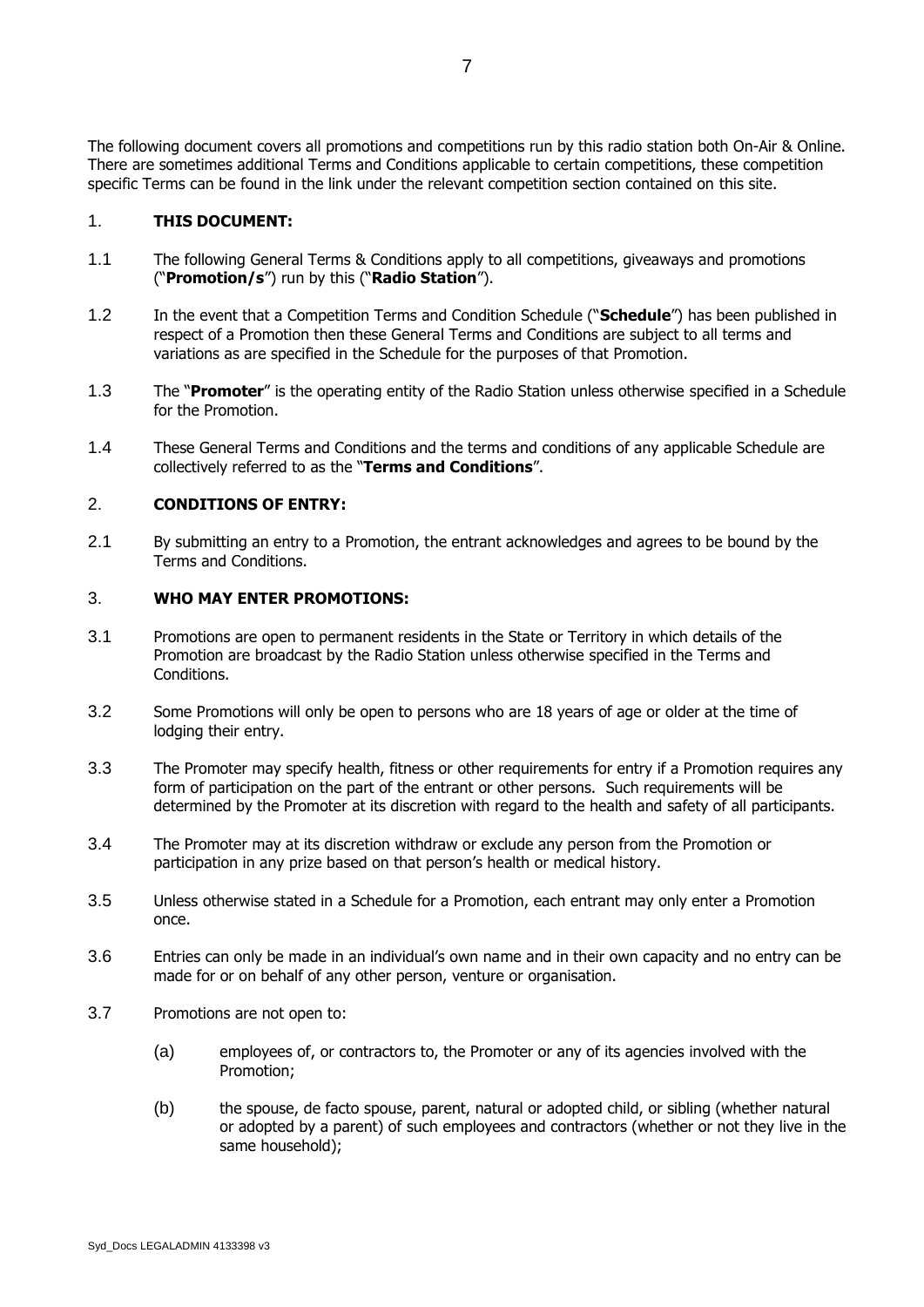- (c) any person who is discovered to have used or attempted to use any more than one name in order to qualify to win any Promotion run by the Promoter except in the case of a legal change of name;
- (d) any person where that person or anyone from the same family or household has won a prize or prizes from the Promoter on the radio station or on any station owned or controlled by the Australian Radio Network valued either individually or collectively at more than **\$500 in the 30 days** prior to the commencement of the Promotion, or **\$20,000 in the 6 months** prior to the commencement of the Promotion.
- 3.8 All contestants acknowledge and agree that the Promoter can rely on the Terms and Conditions and in particular, this Clause 3 even if the Promoter only learns of a person's ineligibility after the Promoter has or appears to have awarded the prize to the ineligible person. In those circumstances, the Promoter can require return of the prize or payment of its value to the Promoter.

#### 4. **ENTRY REQUIREMENTS:**

- 4.1 All entries must be lodged in accordance with the requirements of the Terms and Conditions for the specific Promotion.
- 4.2 The Promoter is entitled at its sole discretion to reject or disqualify any entry which it determines to be incomplete or ineligible or which in the sole opinion of the Promoter contains unlawful, defamatory, offensive or other material which if published or broadcast would place the business interests of the Promoter at risk or adversely effect the goodwill, name or reputation of the Promoter.
- 4.3 All entries in any form, whether written or delivered by email, telephone, SMS or otherwise are deemed received only upon actual receipt of a complete and eligible entry by the Promoter. In the case of online entries by way of website or other communication application, an entry will not be deemed received unless and until a complete and legible entry is received onto the Promoter database. The Promoter shall have no responsibility for the failure of any means of communication whether within the Promoter's control or otherwise.
- 4.4 Where entries are made by SMS, the maximum cost of each SMS is 55 cents (including GST). Participation will only be open to entries submitted from the Participant's own telephone and where such telephone allows caller ID, is SMS compatible and is connected via a service provider which allows the receipt of text and premier messaging.

### 5. **PRIZES:**

- 5.1 All prizes will be awarded either:
	- (a) where a Schedule applies in respect of the Promotion, as provided for in that Schedule; or
	- (b) in other cases as is published by the Promoter in respect of the Promotion.
- 5.2 All prizes must be collected within 3 months of the date of notification of winners as provided for below. Subject to the regulatory requirements of the individual States or Territories, prizes not collected within 3 months will be forfeited and will be redistributed into the prize pool of the associated station and used for alternative contest giveaways. See clause 16 regarding Prize Claim and Delivery.
- 5.3 All prize items are valued based on recommended retail pricing inclusive of GST and the Promoter takes no responsibility for any variation in item values.
- 5.4 Any taxes which may be payable as a consequence of a winner receiving the prize are the sole responsibility of that winner.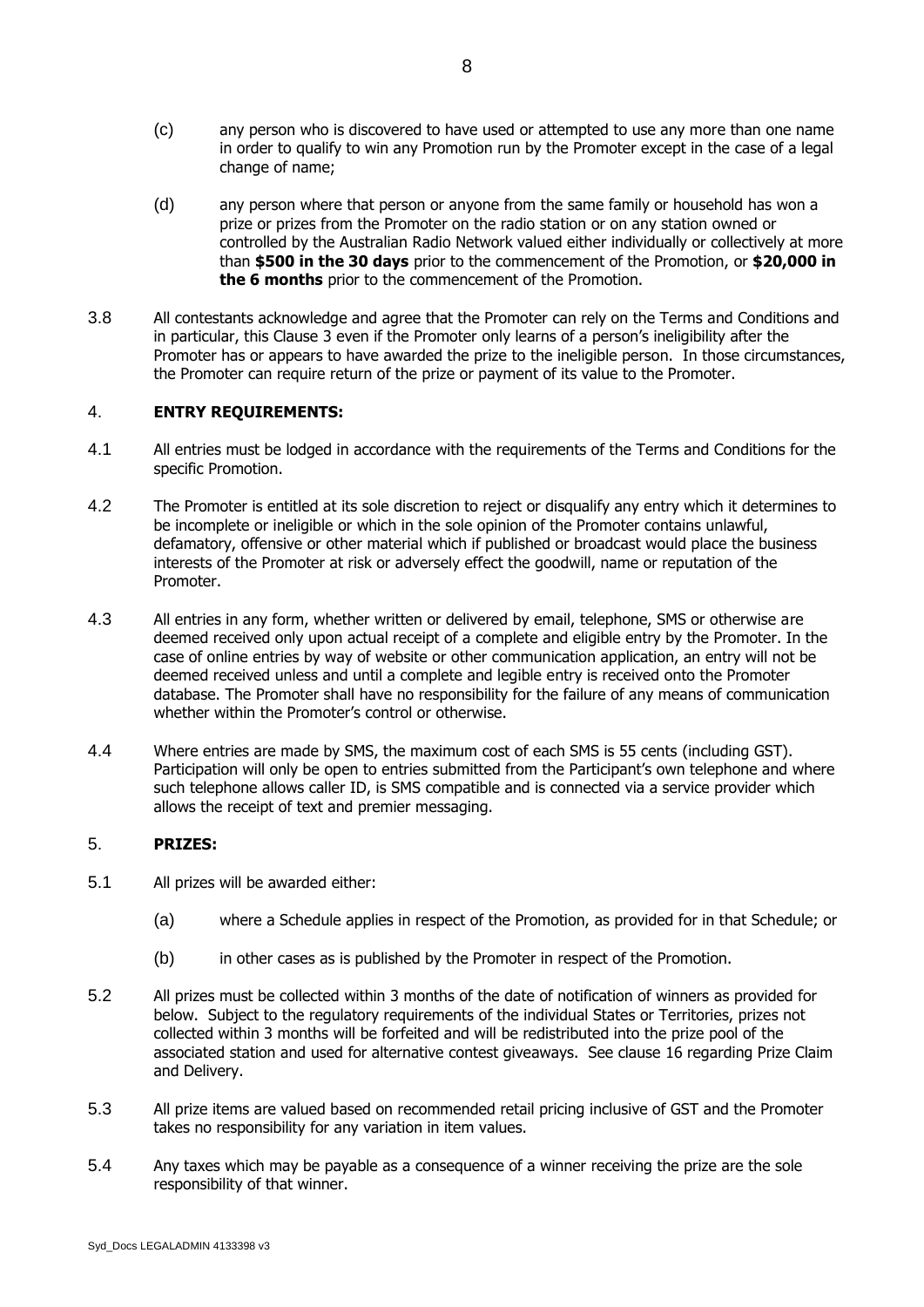- 5.5 Prizes are non-transferable and may not be redeemed for cash.
- 5.6 All "cash" prizes will be paid to by bank transfer to the winner's nominated bank account. Payments will only be made to the account owned by the winner. Alternatively, winners can request a cheque be drawn, payable to the winner only.
- 5.7 If the specified prize becomes unavailable due to general unforeseen circumstances, the Promoter may substitute a prize of like or equal value, subject to state regulations.
- 5.8 If the specified prize becomes unavailable due to acts of terrorism or acts of god (IE earthquake or other natural disaster). The Promoter and its associated promotional partners will not be liable for replacement of any prize.
- 5.9 If a prize comprises tickets or attendance at any function or event, the Promoter accepts no responsibility or liability in respect of the function or event. Should the function or event be cancelled, postponed or otherwise varied, including but not limited to by the substitution of the promoted performers, then the Promoter has no responsibility to provide alternate or substitute tickets or to provide any cash equivalent in substitute for the tickets. The winner will in all respects be bound by and comply with the terms and conditions applicable to such event or performance including but not limited to the requirements for responsible service of alcohol and the right of the Promoter, the organiser of such a function or event or their respective contractors or representatives the right to refuse the winner and/or any guests of the winner entry or service.
- 5.10 Where a prize includes backstage or other opportunities to meet performers or celebrities, all such opportunities are at the discretion of the relevant artist or celebrity and their management and the Promoter will not be responsible or liable in the event that such meet and greet opportunities do not take place and no replacement tickets, cash substitute or other compensation will be payable in any form by the Promoter in these circumstances.
- 5.11 If a prize includes attending an event where alcohol is served, then a winner and any accompanying guests must be 18 years of age or over and must carry with them at all times during such event valid photographic identification and must provide such proof of age for inspection on request.
- 5.12 If a prize comprises vouchers, then all vouchers will be subject to the terms and conditions of the provider of the vouchers and the expiry date specified by the provider of the voucher.
- 5.13 Unless otherwise specified, the class of travel for a travel prize incorporating an airfare is economy class.
- 5.14 Any prize comprising accommodation will be for accommodation costs only and does not include additional charges (such as mini bar, in-room entertainment, dry cleaning, room service or other additional charges) unless additional room service or other related charges are expressly stated to be included in the Schedule for the Promotion.
- 5.15 All prizes awarded are for the benefit of the entrant only unless otherwise specified in a Schedule for the Promotion and are non-transferable. Prizes must be used within the applicable time frames and dates specified for the purposes of the Promotion and may be subject to availability and school holiday or peak season exclusions.
- 5.16 Where a prizes includes travel, it is the responsibility of the winner to take out appropriate travel and related insurance at their own cost.
- 5.17 If a prize includes overseas travel then unless otherwise specified in a Schedule for the Promotion, the prize will exclude applicable Government taxes and charges. It is the responsibility of the entrant to ensure they and any accompanying persons hold valid passports and comply with all legal and regulatory requirements for the travel component of any prize. All travel is at the entrant's own risk and the Promoter accepts no liability or responsibility whatsoever in respect of loss or injury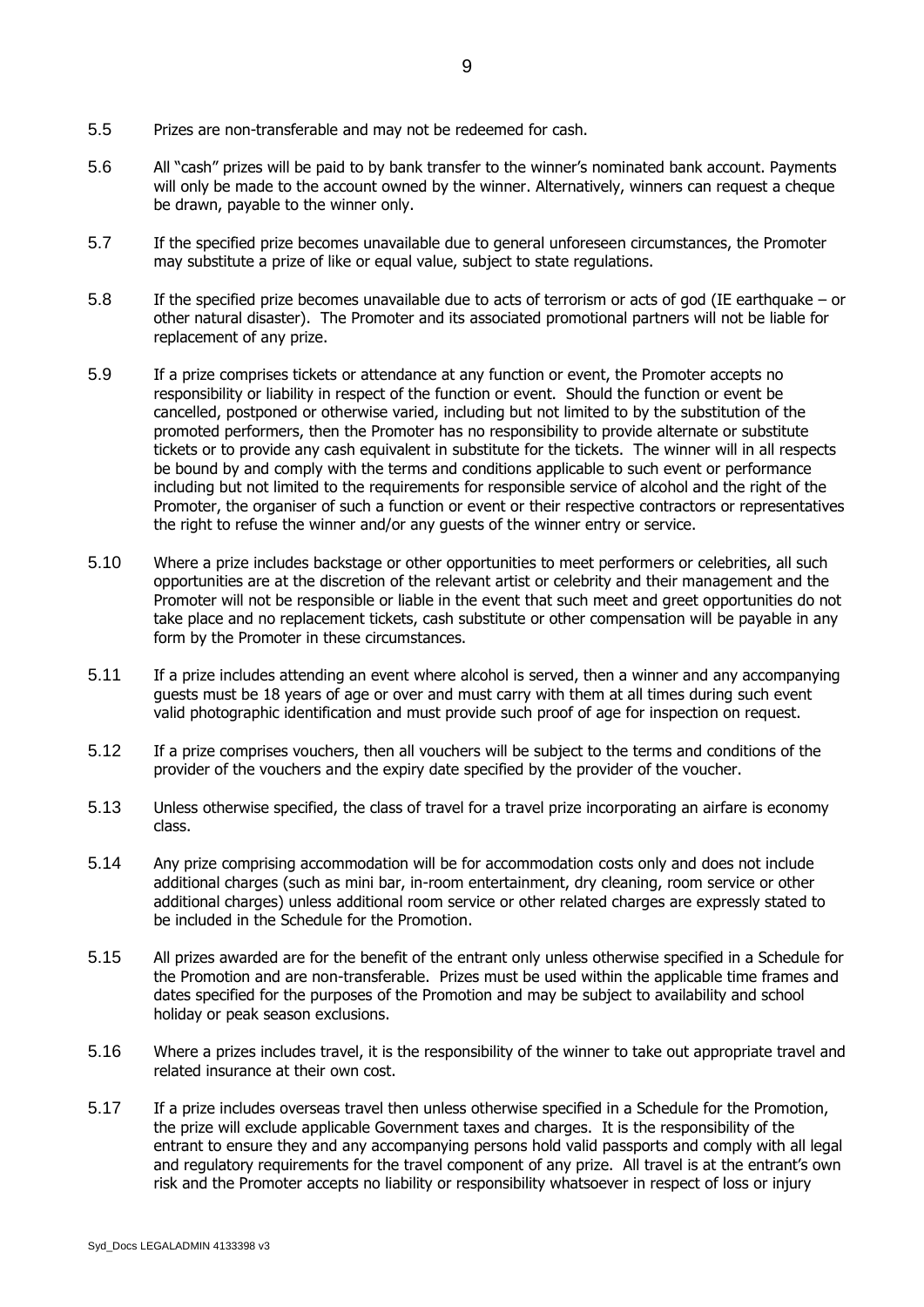caused during such travel. Failure for any reason to utilise a prize comprising travel within the specified dates will result in the forfeiture of the prize.

- 5.18 The Promoter may at its absolute discretion withdraw or exclude any person from the Promotion or participation in any prize if that person at any time behaves in a manner which in the opinion of the Promoter or the staff contractors or representatives of the operator of any event comprising a prize in a Promotion is inappropriate or offensive or is or could be considered antisocial, dangerous or threatening or which may cause injury to themselves or any other person.
- 5.19 The decision of the Promoter will be final in determining the winner of each Promotion. This will include but not be limited to adjudicating on whether answers to quizzes are correct or otherwise and in the event of a tie or draw in a Promotion determining at its discretion which entrant shall be declared the winner.
- 5.20 If the Promoter becomes aware at any time, including after a winner has been announced, that an entrant has not complied with these Terms and Conditions or other terms and conditions of the Promotion, the entrant will have no entitlement to any prize and, as required by the Promoter, must return or repay the full value of any prize received.

#### 6. **PARTICIPATION IN ACTIVITIES AND PRIZES AND INDEMNITY:**

- <span id="page-9-0"></span>6.1 Any entrant or winner participating in any activity for the purposes of the Promotion or in respect of any prize agrees to fully release and indemnify to the maximum extent permissible by law, the Promoter and Australian Radio Network and their respective contractors, employees, directors and officers in respect of any claim for accident, injury, property damage, financial lossor loss of life in connection with the entrant or winner's participation in the Promotion or prize.
- 6.2 The indemnity granted by each entrant and winner to the Promoter and Australian Radio Network and their respective contractors, employees, directors and officers pursuant to Clause 6.1 includes in respect of any cost, loss, expense, damage or liability whether direct or indirect or consequential, (present or future), and any fine or penalty incurred by the entrant or winner.
- 6.3 In respect of any prize comprising travel or any other activity, the winner expressly acknowledges that undertaking such travel or activity is at the winners own risk and sole discretion and that the winner will make their own assessment of the risks and of their own suitability to participate in or to undertake such activity or travel.
- 6.4 Each entrant and winner may at the discretion of the Promoter be required to execute a Deed of Indemnity & Release prior to their participation in a Promotion or prize in a form determined by the Promoter. The Promoter may deem an entrant ineligible to participate in a Promotion or ineligible to win a prize if they fail to provide such release or indemnity on request.
- 6.5 Winner may substitute a proxy to take part on their behalf full details of proxy will need to be provided to the promoter prior to activity commencement. Such proxy to provide a release and indemnity in accordance with clause [6.1](#page-9-0) and otherwise to be bound by the Terms and Conditions of the Promotion.
- 6.6 Where an entrant or winner is under the age of 18, their parent or guardian will be required to sign the necessary indemnity and consent forms in order for the entrant to participate in the Promotion or prize.

#### 7. **PRIZE COLLECTION:**

7.1 Prizes must be claimed in person unless the winner is advised otherwise by the Promoter. The winner will be required to provide photographic identification for the purposes of collecting the prize. The collection of prizes is the sole responsibility of the winner.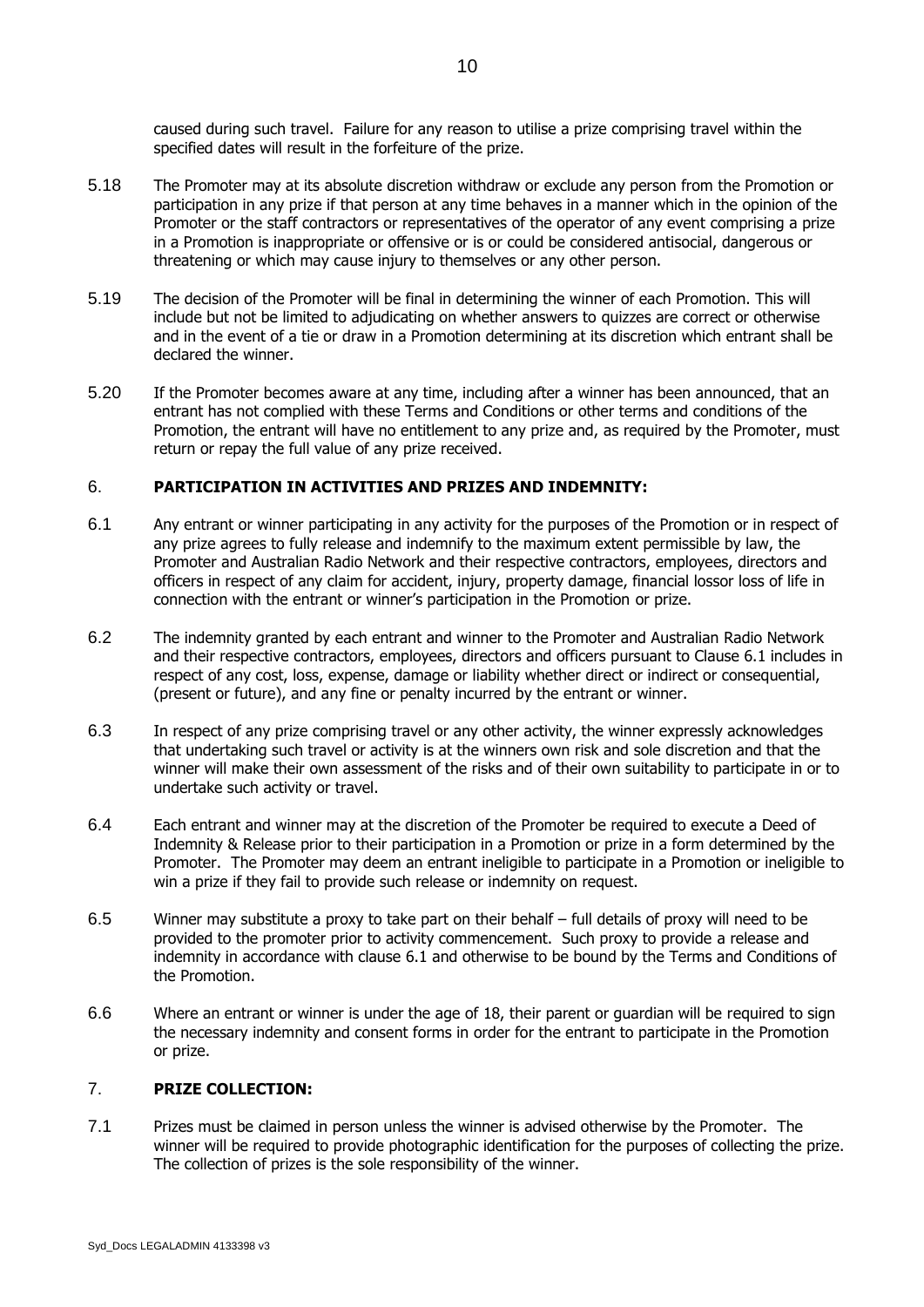- 7.2 For cash prizes, photographic identification must be provided in person at least 5 business days in advance of the intended pick up date to enable cheques to be drawn. Photographic identification will also be required when collecting the prize.
- 7.3 Lost cheques will only be reissued within 6 months of their original issue date and only once.
- 7.4 A copy of the Terms and Conditions and/or a signed receipt and acknowledgement must be signed and endorsed by any winner to indicate his/her understanding and acceptance of these terms.
- 7.5 Prizes will only be awarded following winner validation and verification. The determination of the Promoter or such judges as are nominated by the Promoter are final and no correspondence will be entered into.
- 7.6 If a prize is mailed to an entrant by the Promoter the Promoter shall not be responsible for any replacement or compensation if the prize is lost or is delayed so that for example tickets arrive after their scheduled event. It is at the sole discretion of the Promoter whether or not to mail any prize.

#### 8. **PUBLICITY:**

- 8.1 Each entrant consents to the content of their entry and any telephone entries or other call with the Promoter being recorded, broadcast and published online by the Promoter without payment.
- 8.2 If an entrant submits a photograph as part of a Promotion the entrant consents and hereby grants to the Promoter all rights necessary for the Promoter to edit and publish on its website the photograph at the Promoter's discretion and for other publicity purposes associated with the promotion of the Radio Station. The entrant warrants to the Promoter that all parties shown in the photograph have provided their consent for the purposes of the Promotion and that the photograph is in fact a photograph of the entrant where this is a requirement of the Promotion.
- 8.3 Acceptance of a prize constitutes permission for the Promoter to use winner's name, suburb of residence, recording of winner's voice, photos and likeness and filming for advertising and promotional purposes by the Promoter for broadcast by radio and for use on line without compensation, unless otherwise prohibited by law. The winners name will NOT be used or listed in any other form of media without the explicit and written permission of the winner.

#### 9. **EXCLUSION OF LIABILITY:**

- 9.1 The Promoter takes no responsibility for the loss of prizes due to incorrect or imprecise delivery details provided by an entrant.
- 9.2 The Promoter makes no representations or warranties as to the quality, suitability or merchantability of any goods or services offered as prizes.
- 9.3 To the extent permitted by law, the Promoter is not liable for any loss suffered or sustained to personal property and including, but not limited to consequential (including economic) loss by reason of any act or omission, deliberate or negligent, by the Promoter, or its servants or agents, in connection with the arrangement for supply, or the supply, of any goods or services by any person to the prize winner(s) and, where applicable, to any persons accompanying the winners.
- 9.4 A winner (or his or her guests, parent or guardian as appropriate) may be required to sign and return any liability release provided by the Promoter and/or its contractors as a condition of the prize being awarded. Failure to return the signed releases and indemnities will result in the entitlement to the prize being forfeited and the selection of another winner.

#### 10. **OWNERSHIP OF ENTRIES:**

10.1 All entries (whether in written, audio or visual form, or a combination of those) become and remain the property of the Promoter (subject to the limits contained in the Privacy Statement).